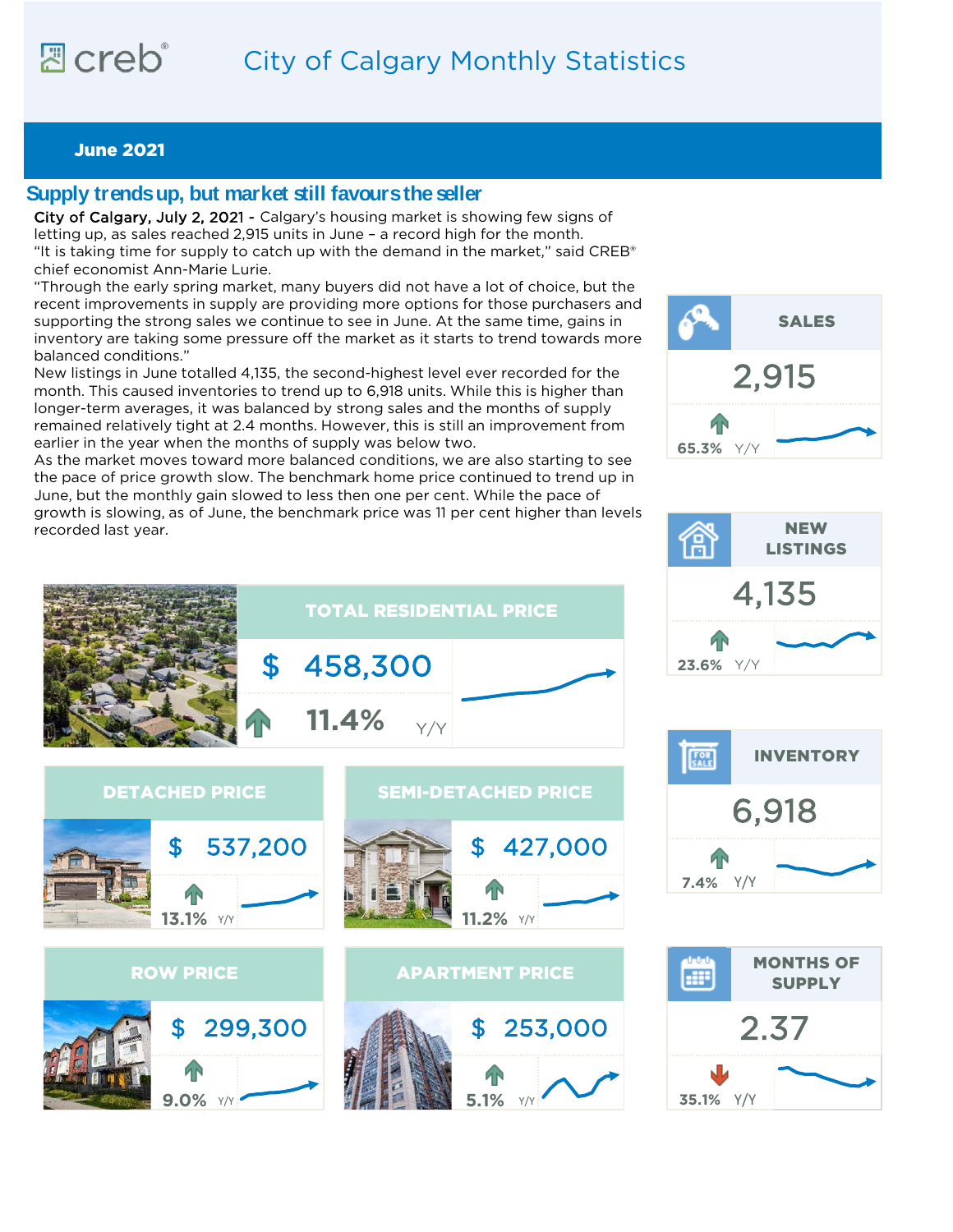# <sub>리</sub> creb® City of Calgary Monthly Statistics

## June 2021

| <b>June 2021</b>         |              |         |                     |         |                  |         |       |                         |         |                        |         |
|--------------------------|--------------|---------|---------------------|---------|------------------|---------|-------|-------------------------|---------|------------------------|---------|
|                          | <b>Sales</b> |         | <b>New Listings</b> |         | <b>Inventory</b> |         | S/NL  | <b>Months of Supply</b> |         | <b>Benchmark Price</b> |         |
|                          | Actual       | $Y/Y\%$ | Actual              | $Y/Y\%$ | Actual           | $Y/Y\%$ | Ratio | <b>Actual</b>           | $Y/Y\%$ | Actual                 | $Y/Y\%$ |
| Detached                 | 1.819        | 65%     | 2.393               | 26%     | 3.261            | 0%      | 76%   | 1.79                    | $-40%$  | \$537.200              | 13%     |
| Semi                     | 243          | 31%     | 383                 | 28%     | 592              | $-8%$   | 63%   | 2.44                    | $-30%$  | \$427,000              | 11%     |
| Row                      | 411          | 69%     | 611                 | 29%     | 1,101            | 14%     | 67%   | 2.68                    | $-33%$  | \$299.300              | 9%      |
| Apartment                | 442          | 91%     | 748                 | 11%     | 1.964            | 26%     | 59%   | 4.44                    | $-34%$  | \$253,000              | 5%      |
| <b>Total Residential</b> | 2.915        | 65%     | 4.135               | 24%     | 6.918            | 7%      | 70%   | 2.37                    | $-35%$  | \$458,300              | 11%     |

### Year-to-Date

June 2021

|                   | <b>Sales</b> |      | <b>New Listings</b> |         | <b>Inventory</b> |         | S/NL  | <b>Months of Supply</b> |         | Benchmark Price |         |
|-------------------|--------------|------|---------------------|---------|------------------|---------|-------|-------------------------|---------|-----------------|---------|
|                   | Actual       | Y/Y% | Actual              | $Y/Y\%$ | Actual           | $Y/Y\%$ | Ratio | Actual                  | $Y/Y\%$ | Actual          | $Y/Y\%$ |
| Detached          | 9.494        | 138% | 13.195              | 66%     | 2.544            | $-11%$  | 72%   | 1.61                    | $-63%$  | \$517.817       | 9%      |
| Semi              | l.410        | 99%  | 2.056               | 41%     | 477              | $-22%$  | 69%   | 2.03                    | $-61%$  | \$411.983       | 7%      |
| Row               | 2.045        | 129% | 3.295               | 56%     | 914              | 5%      | 62%   | 2.68                    | $-54%$  | \$290.083       | 4%      |
| Apartment         | 2.101        | 103% | 4.373               | 47%     | 1.694            | 18%     | 48%   | 4.84                    | $-42%$  | \$249.983       | 3%      |
| Total Residential | 15.050       | 127% | 22.919              | 58%     | 5.628            | $-3%$   | 66%   | 2.24                    | $-57%$  | \$443.250       | 7%      |



Despite some modest improvements in inventory levels, strong sales in June have kept the detached sector of the market firmly in sellers' market conditions.

With a sales-to-new-listings ratio of 76 per cent and the months of supply below two months, benchmark home prices continue to rise. The unadjusted detached benchmark

price totalled \$537,200 in June, nearly one per cent higher than last month and 13 per cent higher than last year's levels.

Despite the sellers' market conditions in the detached sector, there is some variation depending on location. The districts with the strongest demand relative to supply are the North, North West, South, South East and East districts. Each of these districts has less than two months of supply in June, which is well below longer-term averages. The tightness in these areas has also resulted in the highest year-over-year price gains. The City Centre has not experienced the same tight conditions as other districts and is the only district where detached prices have yet to recover from previous highs.



Detached Semi-Detached Row Apartment

The pace of semi-detached sales growth is showing some signs of slowing, but year-to-date sales remain at record highs. New listings have also reached new highs so far this year. However, the growth in sales has outpaced the growth in new listings, preventing any significant shift in inventory levels.

With 592 units in inventory in June, levels have trended up from the start of the year. However, with the months of supply currently sitting at two-and-a-half months, conditions continue to favour the seller.

The persistent sellers' market conditions have caused benchmark prices to trend up, reaching \$427,000 in June. Gains have occurred across all districts so far this year, but the amount of growth has ranged from a low of less than five per cent to a high of nearly 10 per cent. Despite these gains, only the North, West and South East districts have seen prices recover to previous highs



After the first half of the year, row sales totalled 2,045, their highest mark since 2007. Those sales have been met with record-high new listings. This has caused inventories to trend up over recent months to levels higher than what we typically see at this time of year. The higher inventories have not been a problem, as they've been balanced by strong sales. The month of supply remains below three months and this sector continues to favour the seller. Recent gains in the months of supply are helping the market move toward more balanced conditions, but it is too soon to see the shift impact pricing. In June, citywide row prices totalled \$299,300, one per cent higher than last month and nine per cent higher than last year's levels. Prices have improved across most districts, but they remain well below previous highs.



Recent price gains have encouraged more people to sell their condominiums this year, causing both new listings and overall inventories to increase relative to the previous year. At the same time, relative affordability has supported sales totals that have improved from the exceptionally low levels recorded over the previous six years. The result has been inventories that remain elevated compared to historical levels, but strong sales have helped bring the months of supply down to levels more consistent with balanced market conditions.

The balanced conditions have been supporting some price recovery in the market. Prices have trended up over the first half of the year and on a year-to-date basis they currently sit nearly three per cent higher than last year. Prices have risen across all districts, but the largest price gain occurred in the West district. However, overall, prices remain nearly 15 per cent below previous highs.